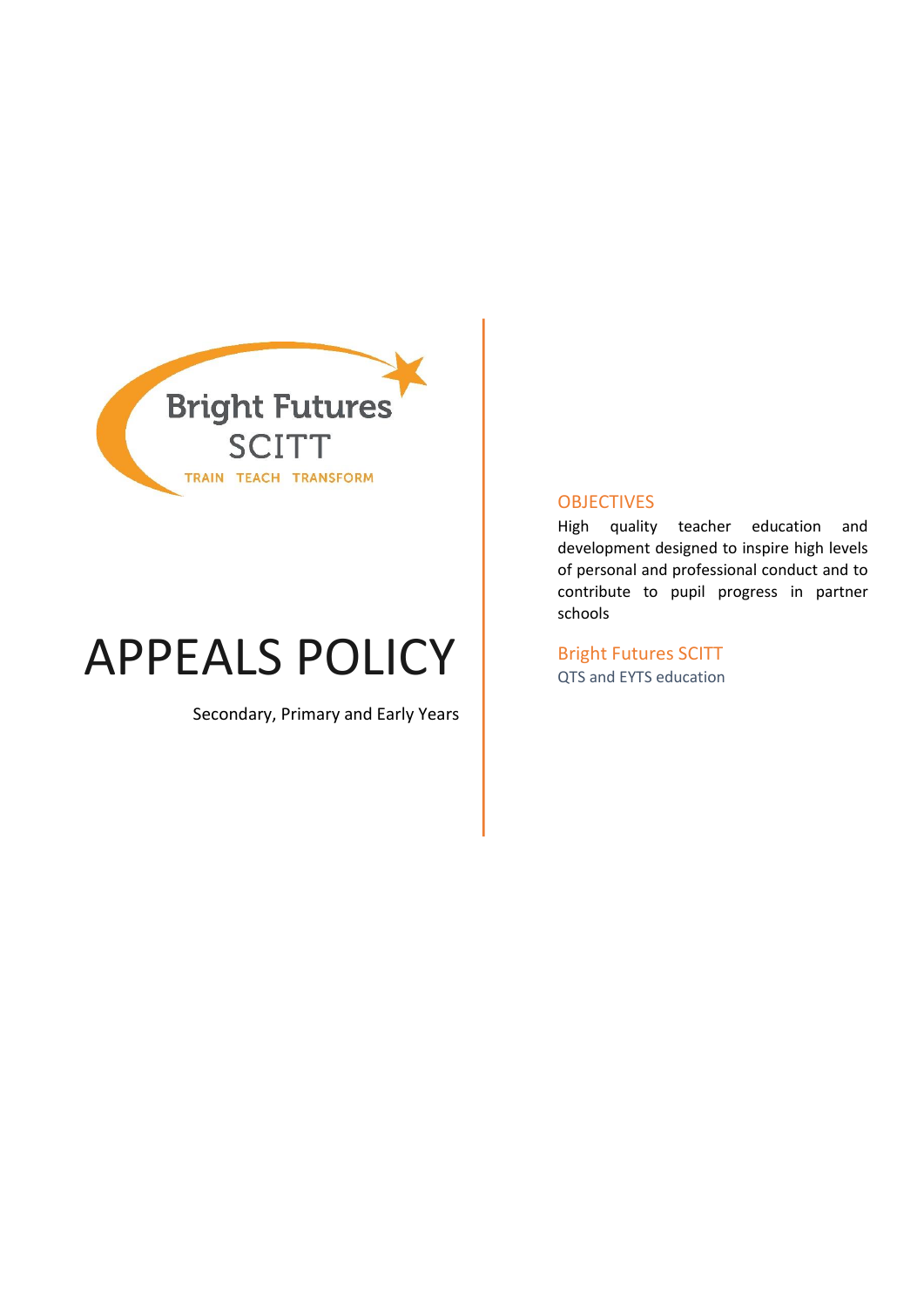

# Contents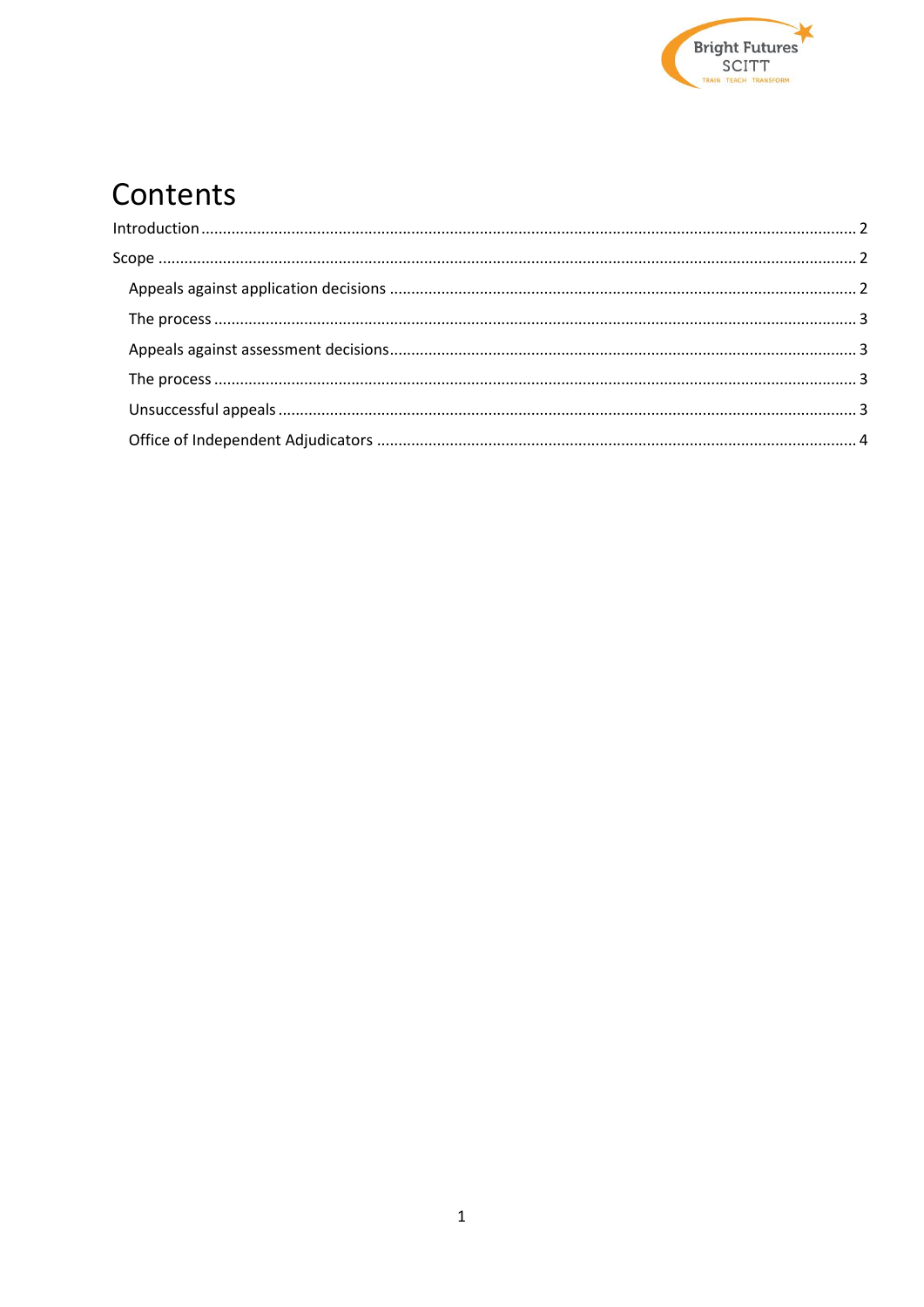

## <span id="page-2-0"></span>Introduction

Bright Futures SCITT should ensure that all admission processes and training programmes are designed and implemented fairly and so that everyone is treated in accordance to the equal opportunities policy.

The SCITT understands that at times trainees and applicants may disagree with a decision made by SCITT staff or school mentors and prior to, concurrently or following a complaint would wish to appeal a decision. Therefore, this policy should be read in conjunction with the complaints policy.

The SCITT reserves the right to reject a formal appeal that it considers to be unsubstantiated or frivolous.

For the SCITT to be able to investigate an appeal, it needs to be made within 15 working days of the incident occurring. If an appeal is older than 15 working days, the SCITT has the right to not investigate the appeal.

### <span id="page-2-1"></span>Scope

The scope of this policy covers the following appeals:

- 1. Applicants who wish to appeal against decisions made during the recruitment and assessment procedure.
- 2. Trainees who wish to appeal against assessment decisions made during the programme.

These includes, for example –

- Appeals against being rejected prior to interview
- Appeals against being rejected following an assessment centre
- Appeals against conditions in a conditional offer
- Appeals against assessment decisions made by the SCITT staff
- Appeals against formal dismissal from the course

#### <span id="page-2-2"></span>Appeals against application decisions

Applicants will be able to appeal against application decisions. There are three stages to any appeal. It should be noted that the dispute of academic or professional judgements is not possible under the appeal system. However, applicants may appeal on the grounds that:

- (a) There has been a procedural irregularity. A situation where the applicant believes that the SCITT has not adhered to its own stated policy and procedures.
- (b) The emergence of new material which may have affected the decision. It must be made clear by the applicant as to why this information was not made available at the time of application. It should be noted that if this information was available at the time of application but not included, for any reason, it will not be considered as new information.
- (c) Evidence of bias or prejudice.

<span id="page-2-3"></span>Any formal appeal must be submitted, in writing, by the applicant or by someone to whom the applicant has given written consent to appeal on their behalf within 15 working days of the decision.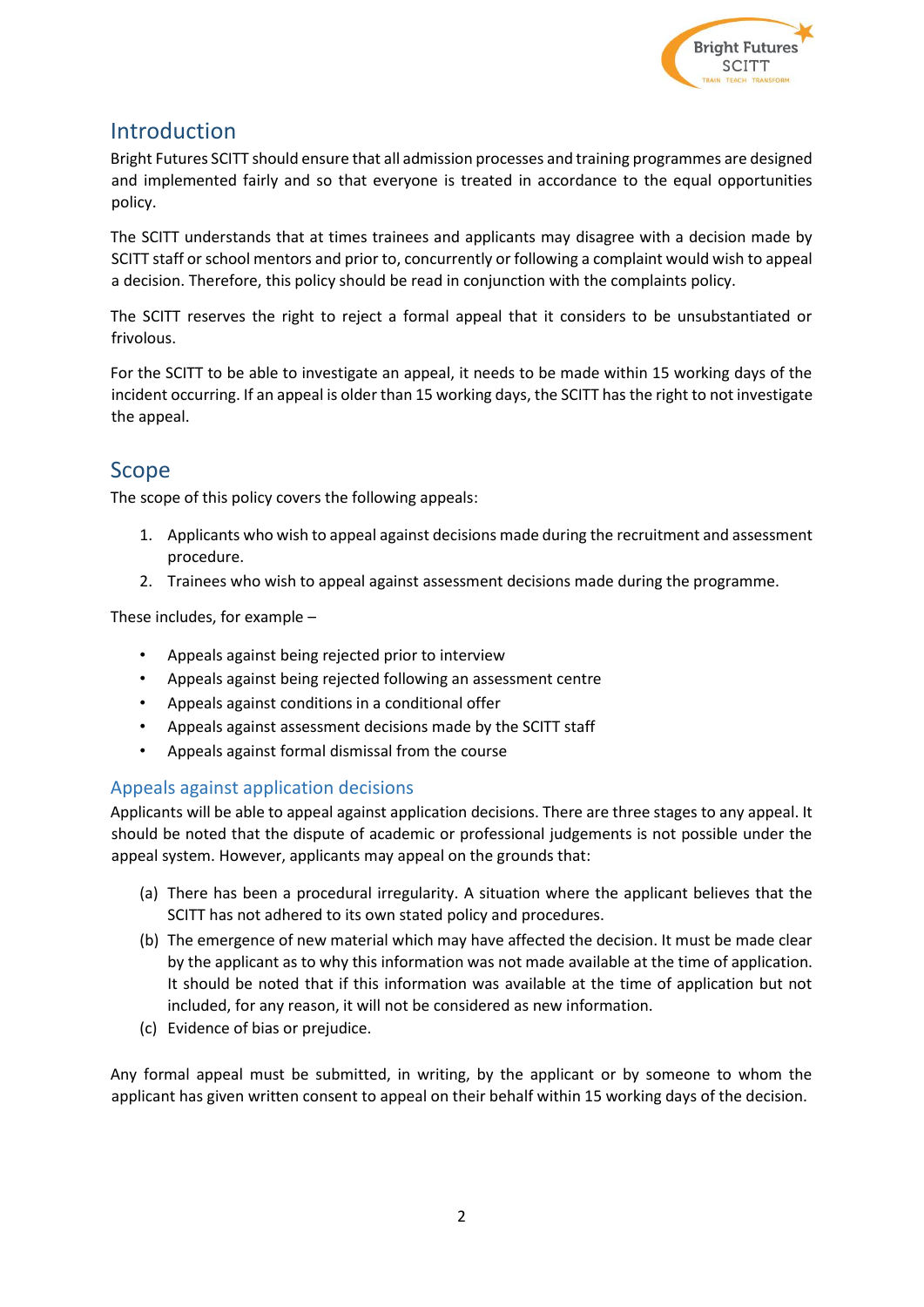

#### The process

#### *Informal appeals*

Stage 1: Written feedback. All unsuccessful candidates will have received feedback on their application. For those candidates unsuccessful at the point of application, this information will be put onto the UCAS portal. Further feedback can be given to clarify the reasoning. This feedback may be given in person, by telephone or in writing (including by email). For applicants who are unsuccessful after interview, written feedback will be sent in the form of a letter detailing the candidate's strengths and areas for improvement for future applications.

#### *Formal appeals*

Stage 2: Any applicant who wishes to lodge an official complaint or appeal against a decision is asked to do so, in writing, within 15 working days of the application decision. The SCITT Director will respond and an independent appeals panel comprising experienced interviewers not involved in the original selection process will be convened to look over the trainee documentation and make an assessment decision. The SCITT Director and the independent appeals panel will normally respond within 20 working days from receipt of the appeal.

Stage 3: Should the applicant be able to clearly demonstrate that the independent appeals panel has not addressed the grounds of the appeal or has not fully understood the appeal, the applicant must contact the SCITT Director, in writing, within 15 working days of the stage 2 decision. The SCITT Director will pass the complaint on to an external assessor who will assess the argument and pass decision on the grounds for the appeal. At completion of this decision the applicant will be issued with a Complaints of Procedures letter making the decision final.

If the appeal is successful, the applicant will be allowed entry on to the course.

#### <span id="page-3-0"></span>Appeals against assessment decisions

Trainees are able to appeal against assessment decisions at any point during their training year. There are three stages to any appeal. It should be noted that the dispute of QTS or EYTS judgements is not possible under the appeal system. However, trainees may appeal on the grounds that:

- a) Their performance as assessed was affected by exceptional factors which they were unable to submit to the SCITT Director (and team) during the training year.
- b) Their performance was affected by administrative or material error in such a way that there may be reasonable doubt regarding the accuracy of an assessment decision

Trainees are also able to appeal against formal dismissal from the course (via stage four letter). Dismissal appeals are considered to begin at part 1.

#### <span id="page-3-1"></span>The process

#### <span id="page-3-2"></span>*Informal appeals*

Stage 1: Written feedback. Before submitting a formal appeal, trainees are recommended to request written feedback on any assessment decisions. This will come from the SCITT Director and be based on the evidence collected and quality assured throughout the year. Although this will be based on discussion with subject mentors, professional mentors and subject tutors it will be a confirmation of those decisions rather than a specific appeal against those same decisions.